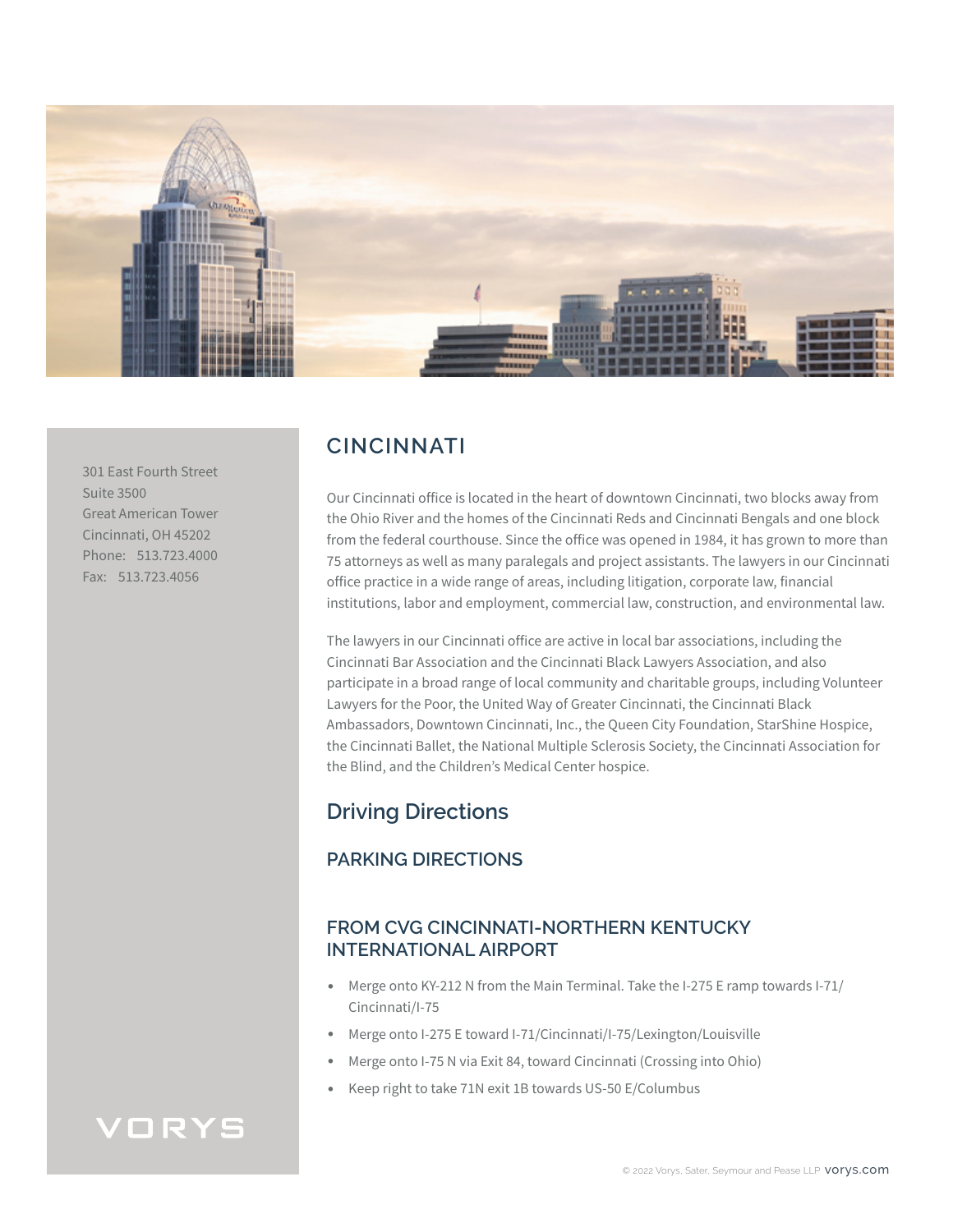## **CINCINNATI**

#### **(Continued)**

- Take Second Street exit toward downtown riverfront
- Keep right at fork in the ramp
- Turn left onto E. Pete Rose Way
- Turn left onto Broadway
- Turn left onto E. Fourth St.
- Parking is available under our building at 301 E. Fourth St. Entrances to the garage are off East Fourth Street and Sycamore Street.

Total Estimated Time: 19 minutes Total Distance: 13.22 miles

### **FROM DOWNTOWN COLUMBUS**

- Take I-71 S
- Take the Gilbert Avenue Exit *(This is a detour. The closest exit is closed for construction)*
- Head west on E 8th Street
- Turn left onto Sycamore Street
- Parking is available under our building at 301 E. Fourth St. Entrances to the garage are off East Fourth Street and Sycamore Street.

Total Estimated Time: 1 hour, 45 minutes Total Distance: 106.82 miles

### **FROM COVINGTON, KENTUCKY**

- Start out going East on E. 7th St. towards Scott Blvd./KY-17 S.
- Turn left onto Greenup St./KY-17 N
- Turn slight left onto Court St./KY-17 N. Continue to follow KY-17 N (Crossing into Ohio)
- KY-17 N becomes Suspension Bridge
- Turn left onto Theodore M Berry Way
- Turn right onto Rosa Parks
- Turn right onto 2nd Street
- Keep right at fork in the ramp
- Turn left onto E. Pete Rose Way/US-27
- Turn left onto Broadway
- Turn left onto E. Fourth St.
- Parking is available under our building at 301 E. Fourth St. Entrances to the garage are off East Fourth Street and Sycamore Street.

# VORYS